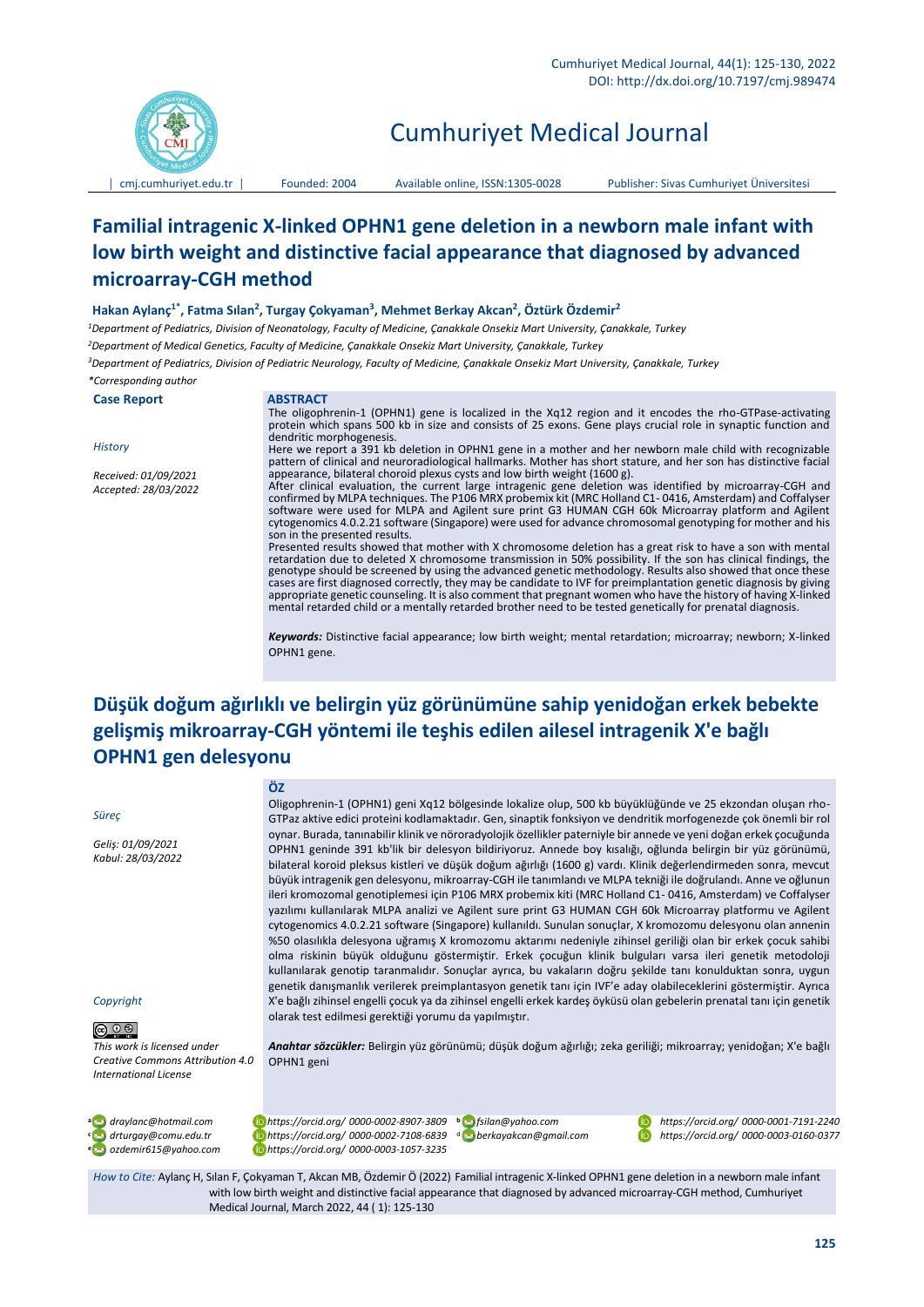## **Introduction**

Mental retardation (MR) is typically defined as an overall IQ below 70 associated with a functional deficit in adaptive behaviors such as self-care, daily activities, and social skills. It is an important clinical problem encountered in many individuals in a various level in large human populations all over the World 1-3. The severity of MR is classified as mild, moderate, severe, and profound 4. X-linked MR or intellectual disability (XLID) is a polygenic multifactorial genetic entity that one or more genes play crucial role on that phenomena in human 5-8. Recent literature findings showed some distinct genes such as GDI1, OPHN1, PAK3, ARHGEF6, IL1RAPL, ACSL4, MECP2, HNRNPH2, RPS6KA3, ARX, AP1S2 and ATRX that associated with XLID and MR 8- 11. Specifically, Billuart,P et al have showed association between oligophrenin-1 (OPHN1) gene mutations and non-specific X-linked mental retardation (MRX) 12. The OPHN1 gene was also screened for point mutations (substitutions and frameshifts), duplications and deletions in subjects with non-specific mental retardation 13,14. Various substitutions in exons 2 and 10 13, and one deletion 14 were reported .

In the current results we aimed to present the pedigree diagram and OPHN1 gene profiling in newborn male baby and his mother with X-linked oligophrenin-1 (OPHN1) gene deletion for the correct and effective diagnosis.

# **Case Report**

Here we report a male newborn baby with some distinctive facial appearance (low-set ears, long philtrum, high and broad forehead). Father (40y) was normal clinical appearance and mother (39y) was in short stature (139cm). The current proband case was born with caesarean at 33 gestation weeks. Mother has short stature, and her son has IUGR, distinctive facial appearance, bilateral choroid plexus cysts and low birth weight (1600 gr <10P, ponderal index:2,32). The birth measurements were consistent with 28 weeks. The birth weight was 1600 gr (<10 P), the height was 41cm (<10 P) and head circumference was 28.5 cm (<10 P) for the current proband case. Mother has preeclampsia story for the current proband case and there was no consanguinity between the parents. The GTG banded metaphases, subtelomeric FISH, QF- PCR, MLPA and

Microarray-CGH techniques were used for the specific chromosomal identification and genotypephenotype correlation in the current proband and his mother with X-linked oligophrenin-1 (OPHN1) gene deletion. Trypsin - GTG banded metaphases were evaluated, and no structural abnormalities were detected in the current proband case (46, XY) and his mother with short stature (46, XX) after conventional lymphocyte cell culture. While the QF-PCR and subtelomeric FISH results were also in normal structure for both cases large intragenic large deletion was detected in OPHN1gene in mother and her newborn son after microarray-CGH and MLPA profiling. The P106 MRX probemix kit (MRC Hollan[d C1-](https://www.mlpa.com/WebForms/WebFormDBData.aspx?FileOID=_e-8-HYX4naE) [0416,](https://www.mlpa.com/WebForms/WebFormDBData.aspx?FileOID=_e-8-HYX4naE) Amsterdam) and Coffalyser software were used for MLPA and Agilent sure print G3 HUMAN CGH 60k Microarray platform and Agilent cytogenomics 4.0.2.21 software (Singapore) were used for advance chromosomal genotyping for mother and his son in the presented results. The pedigree analysis showed us mother has heterozygous deletion of OPHN1 gene that located one of Xq12 region (Fig. 1, II 4) and transmitted that X chromosome to her newborn son (Fig.1, proband case, III 1). Pedigree diagram also indicate one mentally retarded male individual (Fig. 1, II 8) as an affected patient in second generation of the family (uncle of the proband case). Most possibly that deleted X chromosome may be transmitted from grandmother in first generation (Fig. 1, I4). Large heterozygous intragenic 391 kb deletion was detected in one of X chromosomes from mother (Fig. 2B) when compared to the healthy control individual (Fig. 2A). Mother shows short pick profiles (heterozygously deleted) for the target OPHN1-12, OPHN1-21 and OPHN1-3\* genes that located on Xq12 (Fig. 2, arrows) due to one normal (50 percent signal in Coffalyser evaluation,small square diagram) and one deleted X chromosomes. Null picks and Coffalyser (Arrows and red dots in square diagram) profiles were detected for the target OPHN1-12, OPHN1-21 and OPHN1-3\* genes in proband case (Fig. 2, C). The MLPA test profiles for the presented proband case and his mother were correlated by 60k microarray-CGH chromosomal microdissection profiles that evaluated by Agilent cytogenomics 4.0.2.21 software. Results showed a large intragenic 391 kb deletion in Xq12 that encompassing the OPHN1-12, OPHN1- 21 and OPHN1-3 genes in heterozygous type for mother and hemizygous type for the current presented case (Fig. 3, arrows).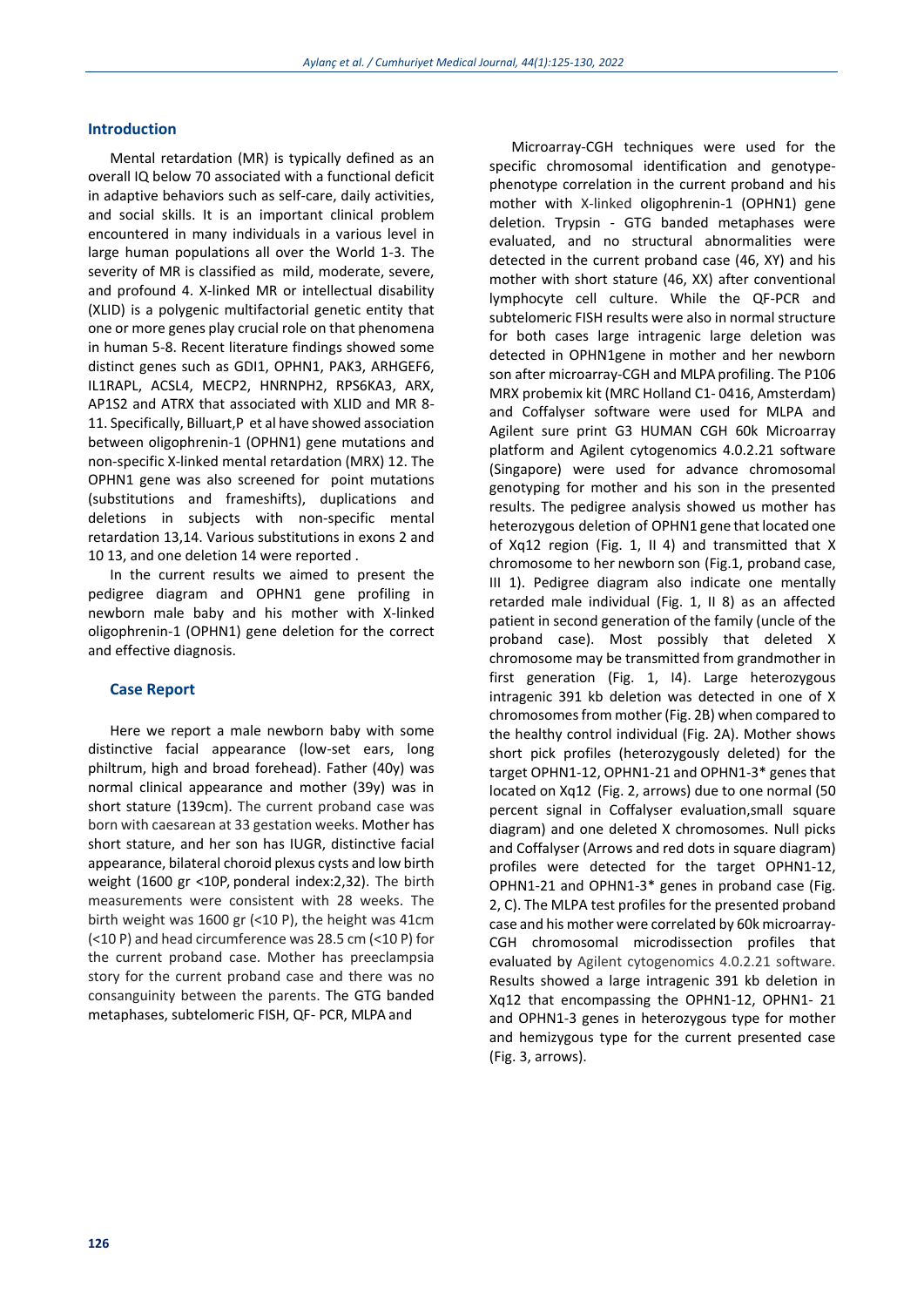

Figure 1. The pedigree and clinical diagram for the presented proband. Family members are recognized by generations and numbers. Square indicates male family member; circle, female member; circle with dot, X-linked trait; closed symbol, affected member; open symbol, unaffected member; symbols with crossline, ex members. Arrow shows the proband. Five teen family members were clinically evaluated and proband mother was diagnosed X-linked trait (II 4) and two (II 8 and III 1) were diagnosed as having mental retardation.



Figure 2. Shows the MLPA P106 MRX mental retardation detection kit picks and Coffalyser diagrams for the current proband case his mother and a healthy control individual. MLPA pick profiles for all target genes were in regular size and numbers in healthy control individual (A). Mother shows short pick profiles for the target OPHN1-12, OPHN1-21 and OPHN1-3\* genes (arrows) due to one normal (50 percent signal in Coffalyser evaluation, small square diagram) and one deleted X chromosomes(B). Null picks and Coffalyser (Arrows and red dots in square diagram) profiles were detected for the target OPHN1-12, OPHN1-21 and OPHN1-3\* genesin proband case(C).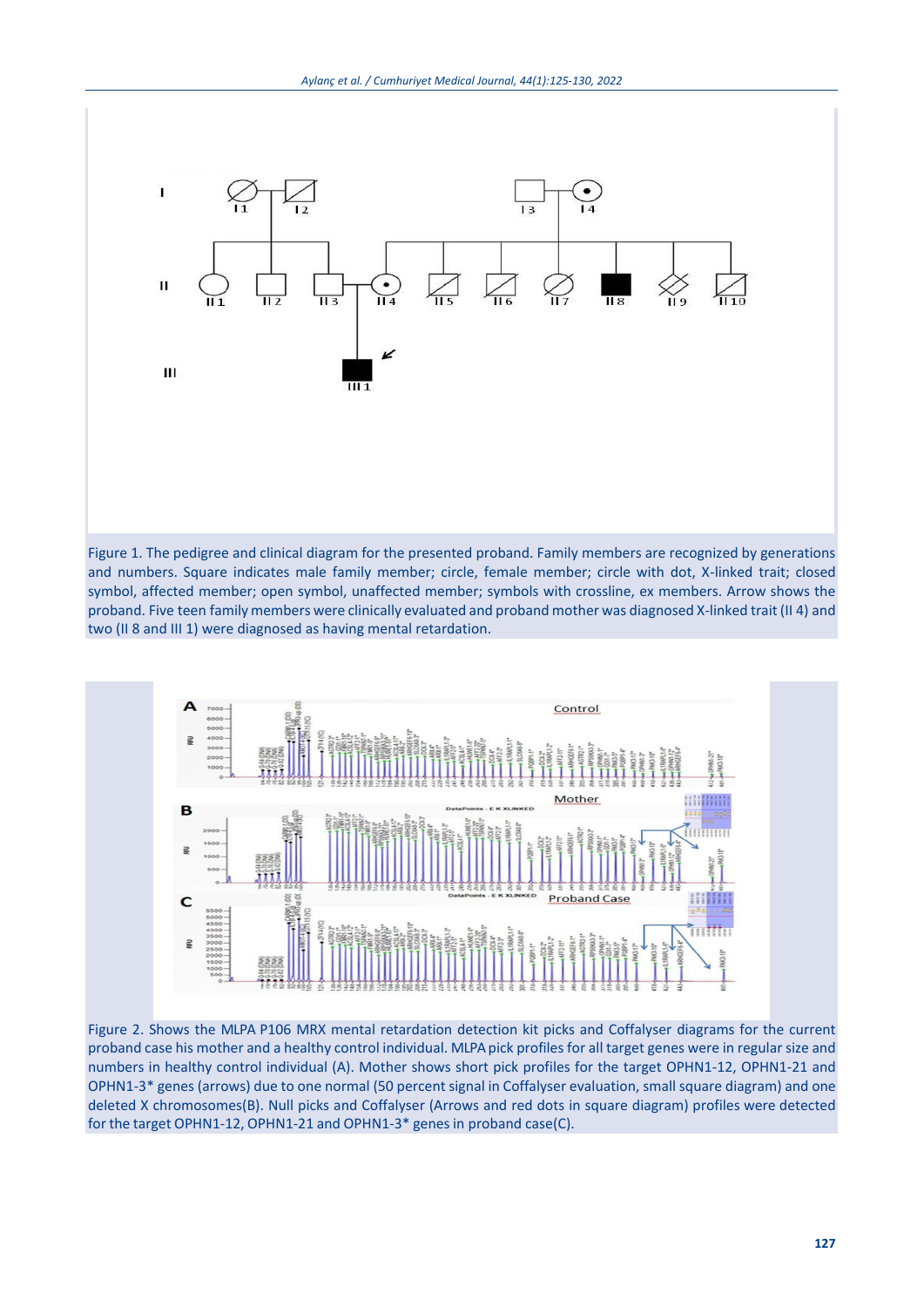

Figure 3. Shows the 60k microarray-CGH profile of X chromosome in the current proband case. A large intragenic 391 kb deletion in Xq12 that encompassing the OPHN1-12, OPHN1-21 and OPHN1-3 genes (arrows) was detected in the current presented case.

## **Discussion**

The oligophrenin-1 (OPHN1) gene is localized in the Xq12 region and it encodes the rho-GTPase-activating protein which spans 500 kb in size and consists of 25 exons. Gene plays crucial role in synaptic function and dendritic morphogenesis  $15-19$ . The OPHN1 gene is expressed at low levels in all tissues. It is expressed especially in neurons during development and higher in regions such as the olfactory bulb and hippocampus in later stages <sup>20</sup>. X- linked OPHN1 gene mutations cause MR with epilepsy, ventricular enlargement, and cerebellar hypoplasia 21,22. Piton et al have also reported the various gene mutations on wide autistic spectrum and schizophrenia after X-chromosome sequencing by direct Sanger sequencing technique 23. Redolfi et al and Nakano-Kobayashi et al have claimed that the Rho-linked mental retardation protein that encompassing from OPHN1 gene regulates the synaptic vesicle endocytosis and synaptic properties of adult-born inhibitory interneurons in the olfactory bulb <sup>24,25</sup>. Various types of variants in the OPHN1 gene have been reported in patients with mental retardation <sup>8, 26-28</sup>. Large intragenic deletion was also reported by Madrigal et al after aCGH technique <sup>29</sup>.

Here, we report a large intragenic OPHN1 gene deletion in a newborn boy with some clinical hallmarks such as distinctive facial appearance (Low-set ears, long philtrum, high and broad forehead), bilateral choroid plexus cysts and low birth weight (1600 gr). The pedigree and genetic profiling of the X chromosome from current proband case showed us that he and his mother have 391 kb intragenic OPHN1 gene deletion. The pedigree diagram showed two affected individuals (one is newborn case proband and his uncle) recognizable pattern of clinical and neuroradiological hallmarks for the OPHN1 gene deletion. Proband case's mother shows heterozygously deleted

profiles for the target OPHN1-12, OPHN1-21 and OPHN1- 3\* genes that located on Xq12.

# **Conclusion**

In conclusion, the presented results have showed that mother with X chromosome deletion has a great risk to have a son with mental retardation due to deleted X chromosome transmission in 50% possibility. If the son has clinical findings, the genotype should be screened by using the advanced genetic methodology. Results also have showed that once these cases are first diagnosed correctly, they may be candidate to IVF for preimplantation genetic diagnosis by giving appropriate genetic counseling. It is possible to expect sporadic MR in heterozygously affected female patients who have Xlinked OPHN1 gene deletion after skewed X-inactivation. Current result shows that pregnant women who have the history of having X-linked mental retarded child and a mentally retarded brother need to be tested genetically for advance prenatal diagnosis tests.

#### **Acknowledgments**

The authors thank the family members who agreed to participate the presented results.

#### **Funding**

Funding for this research was provided by Scientific Research Foundation Unit (BAP) of Canakkale Onsekiz Mart University, Canakkale-Turkey (Grant no. BAP-TAY2015/445).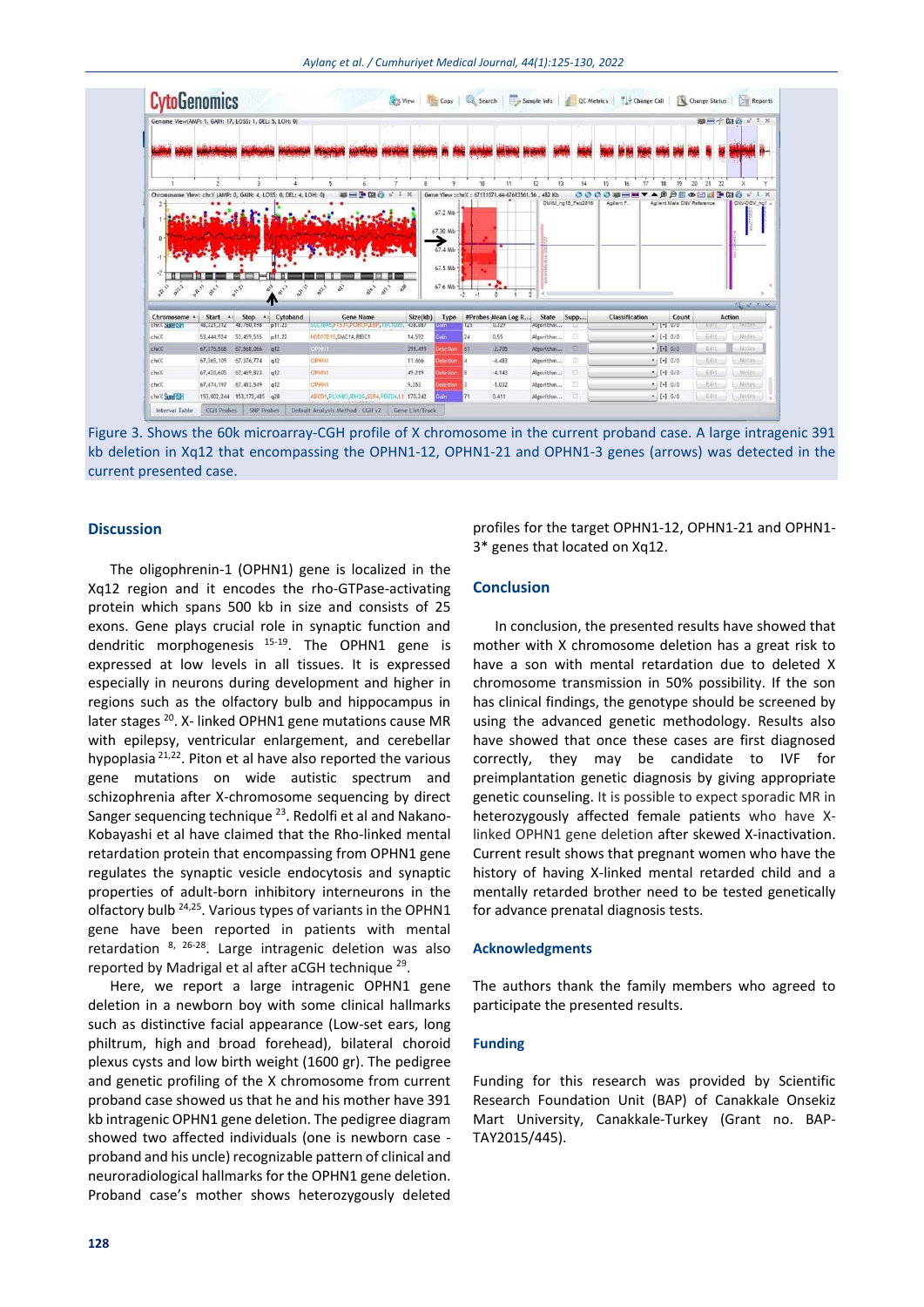## **Conflict of Interest**

The authors declare that they have no conflict of interest.

### **Ethical Approval**

Family consent was obtained. This article does not contain any studies with animals performed by any of the authors.

#### **Author contributions**

Hakan Aylanc, Oztürk Ozdemir, Fatma Silan: Conceptualization, methodology, data curation, writingoriginal draft preparation. Turgay Çokyaman, Fatma Silan: Visualization, Investigation. Fatma Silan: Supervision: Fatma Silan, Mehmet Berkay Akcan: Software, Validation: Oztürk Ozdemir, Hakan Aylanc: Writing- Reviewing and Editing the MN

#### **References**

- 1. Alsemari A, Al-Younes B, Goljan E, Jaroudi D, Binhumaid F, Meyer BF, et al. Recessive VARS2 mutation underlies a novel syndrome with epilepsy, mental retardation, short stature, growth hormone deficiency, and hypogonadism. Hum Genomics. 2017;11(1):1–7.
- 2. Walker WO, Johnson CP. Mental retardation: Overview and diagnosis. Pediatr Rev. 2006;27(6):204–12.
- 3. Nemerimana M, Chege MN, Odhiambo EA. Risk Factors Associated with Severity of Nongenetic Intellectual Disability (Mental Retardation) among Children Aged 2-18 Years Attending Kenyatta National Hospital. Neurol Res Int [Internet]. 2018;2018:6956703. Available from: http://www.ncbi.nlm.nih.gov/pubmed/29850243
- 4. Patel DR, Apple R, Kanungo S, Akkal A. Intellectual disability: definitions, evaluation and principles of treatment. Pediatr Med [Internet]. 2018 Dec;1:11–11. Available from: http://pm.amegroups.com/article/view/4626/html
- 5. Bosshard M, Aprigliano R, Gattiker C, Palibrk V, Markkanen E, Backe PH, et al. Impaired oxidative stress response characterizes HUWE1-promoted X-linked intellectual disability. Sci Rep [Internet]. 2017 Dec 8;7(1):15050. Available from: http://www.nature.com/articles/s41598- 017-15380-y
- 6. Raymond FL. X linked mental retardation: a clinical guide. J Med Genet [Internet]. 2006 Mar;43(3):193–200. Available from: http://www.ncbi.nlm.nih.gov/pubmed/16118346
- 7. Al-Owain M, Kaya N, Al-Zaidan H, Al-Hashmi N, Al-Bakheet A, Al-Muhaizea M, et al. Novel intragenic deletion in OPHN1 in a family causing XLMR with cerebellar hypoplasia and distinctive facial appearance. Clin Genet. 2011;79(4):363– 70.
- 8. Tzschach A, Grasshoff U, Beck-Woedl S, Dufke C, Bauer C, Kehrer M, et al. Next-generation sequencing in X-linked intellectual disability. Eur J Hum Genet [Internet]. 2015 Oct 4;23(11):1513–8. Available from: http://www.nature.com/articles/ejhg20155
- 9. Hadziselimovic F, Hadziselimovic NO, Demougin P, Oakeley EJ. Decreased Expression of Genes Associated with Memory and X-Linked Mental Retardation in Boys with Non-Syndromic Cryptorchidism and High Infertility Risk. Mol Syndromol [Internet]. 2014;5(2):76–80. Available from: https://www.karger.com/Article/FullText/357931
- 10. Huo L, Teng Z, Wang H, Liu X. A novel splice site mutation in AP 1S2 gene for X‐linked mental retardation in a Chinese pedigree and literature review. Brain Behav [Internet]. 2019 Mar 4;9(3):e01221. Available from: https://onlinelibrary.wiley.com/doi/10.1002/brb3.1221
- 11. Inlow JK, Restifo LL. Molecular and Comparative Genetics of Mental Retardation. Genetics [Internet]. 2004 Feb;166(2):835-81. Available from: http://www.genetics.org/lookup/doi/10.1534/genetics.166 .2.835
- 12. Billuart P, Bienvenu T, Ronce N, des Portes V, Vinet MC, Zemni R, et al. Oligophrenin-1 encodes a rhoGAP protein involved in X-linked mental retardation. Nature [Internet]. 1998 Apr 30;392(6679):923–6. Available from: http://www.ncbi.nlm.nih.gov/pubmed/9582072
- 13. Billuart P, Chelly J, Carrié A, Vinet M-C, Couvert P, McDonell N, et al. Determination of the gene structure of human oligophrenin-1 and identification of three novel polymorphisms by screening of DNA from 164 patients with non-specific X-linked mental retardation. Ann Génétique [Internet]. 2000 Jan;43(1):5–9. Available from: https://linkinghub.elsevier.com/retrieve/pii/S00033995000 00150
- 14. Madrigal I, Rodríguez-Revenga L, Badenas C, Sánchez A, Martinez F, Fernandez I, et al. MLPA as first screening method for the detection of microduplications and microdeletions in patients with X-linked mental retardation. Genet Med [Internet]. 2007 Feb;9(2):117–22. Available from: http://www.ncbi.nlm.nih.gov/pubmed/17304053
- 15. Zamboni V, Jones R, Umbach A, Ammoni A, Passafaro M, Hirsch E, et al. Rho GTPases in Intellectual Disability: From Genetics to Therapeutic Opportunities. Int J Mol Sci [Internet]. 2018 Jun 20;19(6):1821. Available from: http://www.mdpi.com/1422-0067/19/6/1821
- 16. Pirozzi F, Di Raimo FR, Zanni G, Bertini E, Billuart P, Tartaglione T, et al. Insertion of 16 amino acids in the BAR domain of the oligophrenin 1 protein causes mental retardation and cerebellar hypoplasia in an Italian family. Hum Mutat [Internet]. 2011 Nov;32(11):E2294–307. Available **from:** https://onlinelibrary.wiley.com/doi/10.1002/humu.21567

- 17. Nadif Kasri N, Nakano-Kobayashi A, Malinow R, Li B, Van Aelst L. The Rho-linked mental retardation protein oligophrenin-1 controls synapse maturation and plasticity by stabilizing AMPA receptors. Genes Dev [Internet]. 2009 Jun 1;23(11):1289–302. Available from: http://genesdev.cshlp.org/cgi/doi/10.1101/gad.1783809
- 18. Govek E-E, Newey SE, Akerman CJ, Cross JR, Van der Veken L, Van Aelst L. The X-linked mental retardation protein oligophrenin-1 is required for dendritic spine morphogenesis. Nat Neurosci [Internet]. 2004 Apr 14;7(4):364–72. Available from: http://www.nature.com/articles/nn1210
- 19. Khelfaoui M, Denis C, van Galen E, de Bock F, Schmitt A, Houbron C, et al. Loss of X-Linked Mental Retardation Gene Oligophrenin1 in Mice Impairs Spatial Memory and Leads to Ventricular Enlargement and Dendritic Spine Immaturity. J Neurosci [Internet]. 2007 Aug 29;27(35):9439–50. Available from:

https://www.jneurosci.org/lookup/doi/10.1523/JNEUROSCI .2029-07.2007

20. Santos-Rebouças CB, Belet S, Guedes de Almeida L, Ribeiro MG, Medina-Acosta E, Bahia PRV, et al. A novel in-frame deletion affecting the BAR domain of OPHN1 in a family with intellectual disability and hippocampal alterations. Eur J Hum Genet [Internet]. 2014 May 9;22(5):644–51. Available from: http://www.nature.com/articles/ejhg2013216